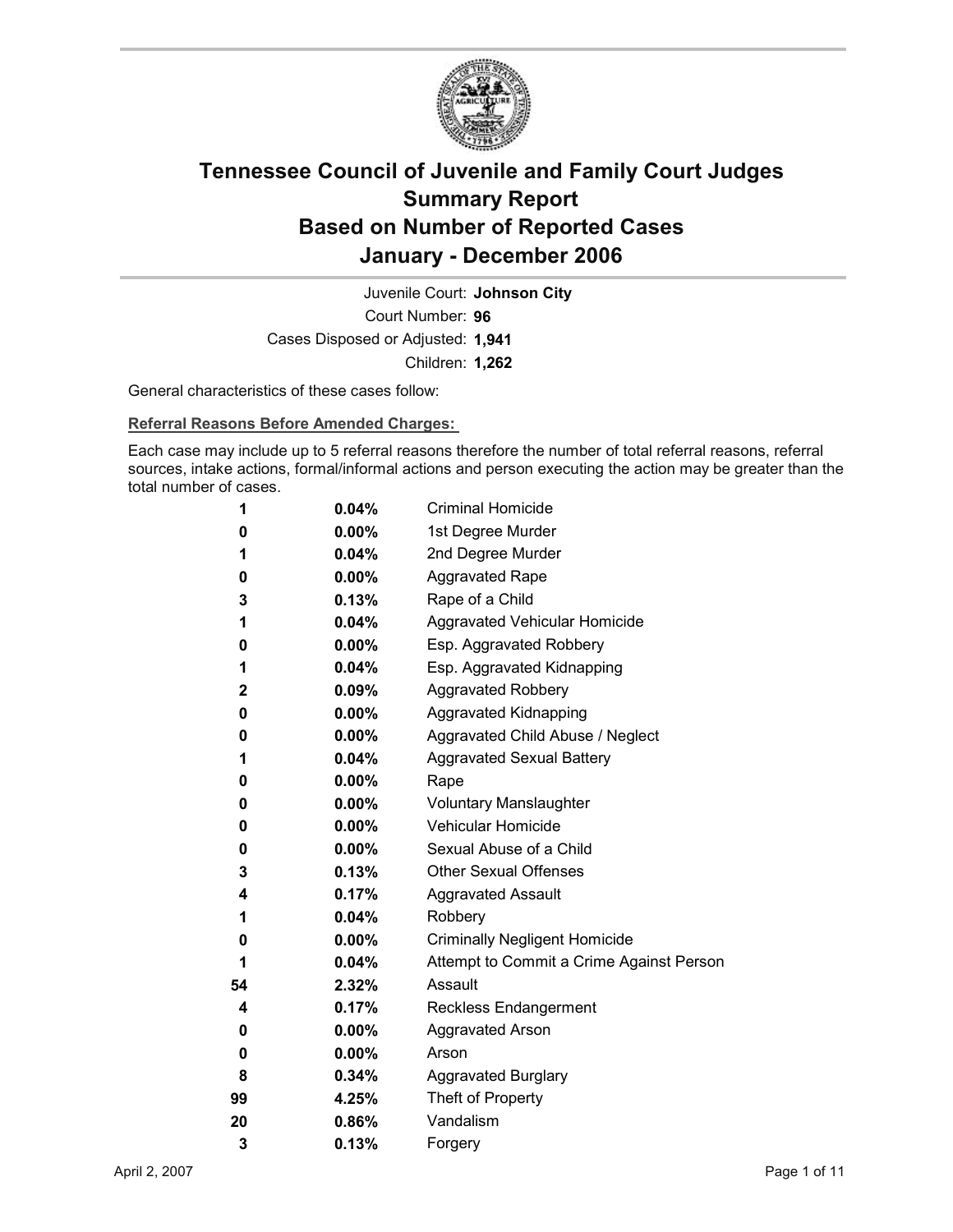

Juvenile Court: **Johnson City**

Court Number: **96**

Cases Disposed or Adjusted: **1,941**

Children: **1,262**

#### **Referral Reasons Before Amended Charges:**

Each case may include up to 5 referral reasons therefore the number of total referral reasons, referral sources, intake actions, formal/informal actions and person executing the action may be greater than the total number of cases.

| 0                | 0.00%    | <b>Worthless Checks</b>                                     |
|------------------|----------|-------------------------------------------------------------|
| 5                | 0.21%    | Illegal Possession / Fraudulent Use of Credit / Debit Cards |
| 26               | 1.12%    | <b>Burglary</b>                                             |
| 4                | 0.17%    | Unauthorized Use of a Vehicle                               |
| 0                | $0.00\%$ | <b>Cruelty to Animals</b>                                   |
| 3                | 0.13%    | Sale of Controlled Substances                               |
| 9                | 0.39%    | <b>Other Drug Offenses</b>                                  |
| 35               | 1.50%    | Possession of Controlled Substances                         |
| $\mathbf 0$      | $0.00\%$ | <b>Criminal Attempt</b>                                     |
| 4                | 0.17%    | Carrying Weapons on School Property                         |
| 9                | 0.39%    | Unlawful Carrying / Possession of a Weapon                  |
| $\boldsymbol{2}$ | 0.09%    | <b>Evading Arrest</b>                                       |
| 1                | 0.04%    | Escape                                                      |
| 5                | 0.21%    | Driving Under Influence (DUI)                               |
| 35               | 1.50%    | Possession / Consumption of Alcohol                         |
| 6                | 0.26%    | Resisting Stop, Frisk, Halt, Arrest or Search               |
| 1                | $0.04\%$ | <b>Aggravated Criminal Trespass</b>                         |
| 0                | $0.00\%$ | Harassment                                                  |
| 0                | $0.00\%$ | Failure to Appear                                           |
| 8                | 0.34%    | Filing a False Police Report                                |
| 5                | 0.21%    | Criminal Impersonation                                      |
| 25               | 1.07%    | <b>Disorderly Conduct</b>                                   |
| 18               | 0.77%    | <b>Criminal Trespass</b>                                    |
| 6                | 0.26%    | Public Intoxication                                         |
| 0                | $0.00\%$ | Gambling                                                    |
| 634              | 27.21%   | Traffic                                                     |
| 19               | 0.82%    | <b>Local Ordinances</b>                                     |
| 0                | $0.00\%$ | Violation of Wildlife Regulations                           |
| 7                | 0.30%    | Contempt of Court                                           |
| 108              | 4.64%    | Violation of Probation                                      |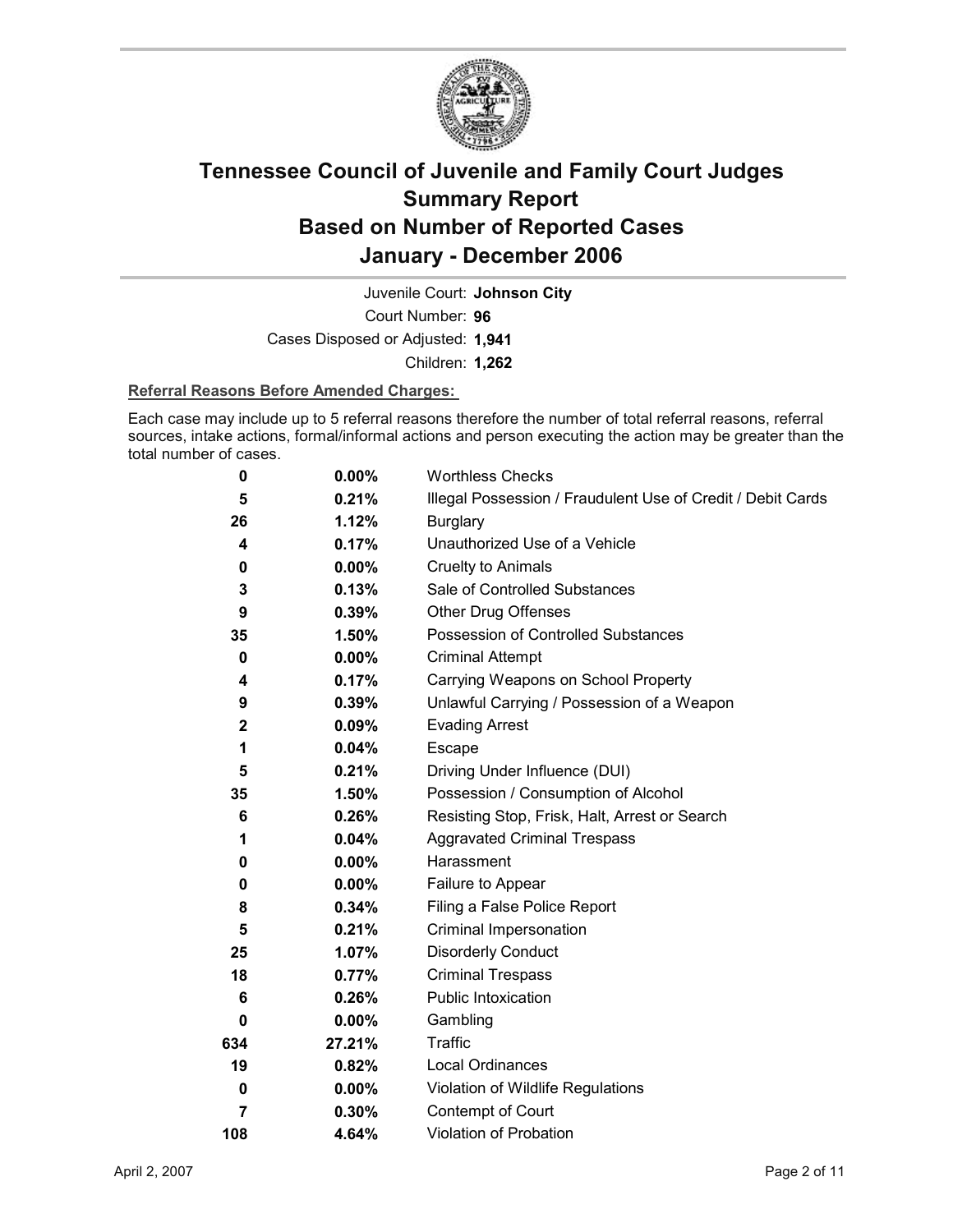

Court Number: **96** Juvenile Court: **Johnson City** Cases Disposed or Adjusted: **1,941** Children: **1,262**

#### **Referral Reasons Before Amended Charges:**

Each case may include up to 5 referral reasons therefore the number of total referral reasons, referral sources, intake actions, formal/informal actions and person executing the action may be greater than the total number of cases.

| 2,330 | 100.00%  | <b>Total Referrals</b>                 |
|-------|----------|----------------------------------------|
| 15    | 0.64%    | Other                                  |
| 0     | $0.00\%$ | <b>Consent to Marry</b>                |
| 0     | $0.00\%$ | <b>Request for Medical Treatment</b>   |
| 103   | 4.42%    | Child Support                          |
| 49    | 2.10%    | Paternity / Legitimation               |
| 25    | 1.07%    | Visitation                             |
| 74    | 3.18%    | Custody                                |
| 73    | 3.13%    | <b>Foster Care Review</b>              |
| 1     | 0.04%    | <b>Administrative Review</b>           |
| 498   | 21.37%   | <b>Judicial Review</b>                 |
| 0     | 0.00%    | Violation of Informal Adjustment       |
| 22    | 0.94%    | <b>Violation of Pretrial Diversion</b> |
| 22    | 0.94%    | <b>Termination of Parental Rights</b>  |
| 144   | 6.18%    | Dependency / Neglect                   |
| 0     | $0.00\%$ | <b>Physically Abused Child</b>         |
|       | 0.04%    | Sexually Abused Child                  |
| 0     | 0.00%    | Violation of Curfew                    |
|       | 0.04%    | Violation of a Valid Court Order       |
| 11    | 0.47%    | Possession of Tobacco Products         |
| 0     | $0.00\%$ | Out-of-State Runaway                   |
| 5     | 0.21%    | In-State Runaway                       |
| 83    | 3.56%    | <b>Unruly Behavior</b><br>Truancy      |
| 14    | 0.60%    |                                        |
| 7     | 0.30%    | <b>Violation of Aftercare</b>          |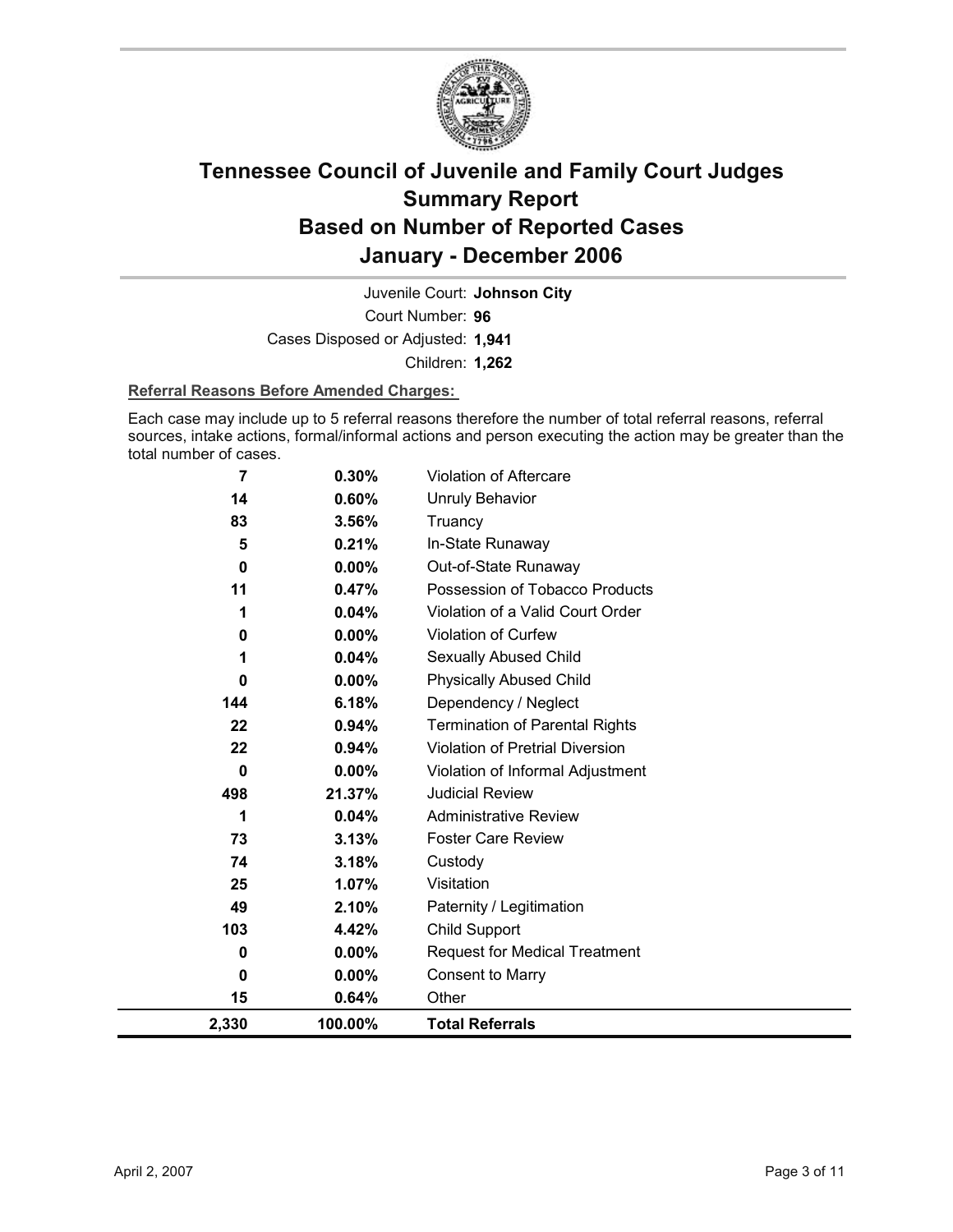

|                     |                                   | Juvenile Court: Johnson City      |
|---------------------|-----------------------------------|-----------------------------------|
|                     |                                   | Court Number: 96                  |
|                     | Cases Disposed or Adjusted: 1,941 |                                   |
|                     |                                   | Children: 1,262                   |
| Referral Sources: 1 |                                   |                                   |
| 1,017               | 43.65%                            | Law Enforcement                   |
| 108                 | 4.64%                             | Parents                           |
| 69                  | 2.96%                             | <b>Relatives</b>                  |
| 4                   | 0.17%                             | Self                              |
| 119                 | 5.11%                             | School                            |
| 1                   | 0.04%                             | <b>CSA</b>                        |
| 506                 | 21.72%                            | <b>DCS</b>                        |
| 1                   | 0.04%                             | <b>Other State Department</b>     |
| 0                   | 0.00%                             | <b>District Attorney's Office</b> |
| 307                 | 13.18%                            | <b>Court Staff</b>                |
| $\mathbf 2$         | 0.09%                             | Social Agency                     |
| $\overline{7}$      | 0.30%                             | <b>Other Court</b>                |
| 61                  | 2.62%                             | Victim                            |
| 122                 | 5.24%                             | Child & Parent                    |
| 0                   | $0.00\%$                          | Hospital                          |
| 0                   | 0.00%                             | Unknown                           |
| 6                   | 0.26%                             | Other                             |
| 2,330               | 100.00%                           | <b>Total Referral Sources</b>     |
|                     |                                   |                                   |

#### **Age of Child at Referral: 2**

| 1,262 | 100.00%  | <b>Total Child Count</b> |  |
|-------|----------|--------------------------|--|
| 0     | $0.00\%$ | Unknown / Not Reported   |  |
| 1     | 0.08%    | Ages 19 and Over         |  |
| 349   | 27.65%   | Ages 17 through 18       |  |
| 333   | 26.39%   | Ages 15 through 16       |  |
| 141   | 11.17%   | Ages 13 through 14       |  |
| 72    | 5.71%    | Ages 11 through 12       |  |
| 366   | 29.00%   | Ages 10 and Under        |  |
|       |          |                          |  |

 $1$  If different than number of Referral Reasons (2330), verify accuracy of your court's data.

<sup>2</sup> One child could be counted in multiple categories, verify accuracy of your court's data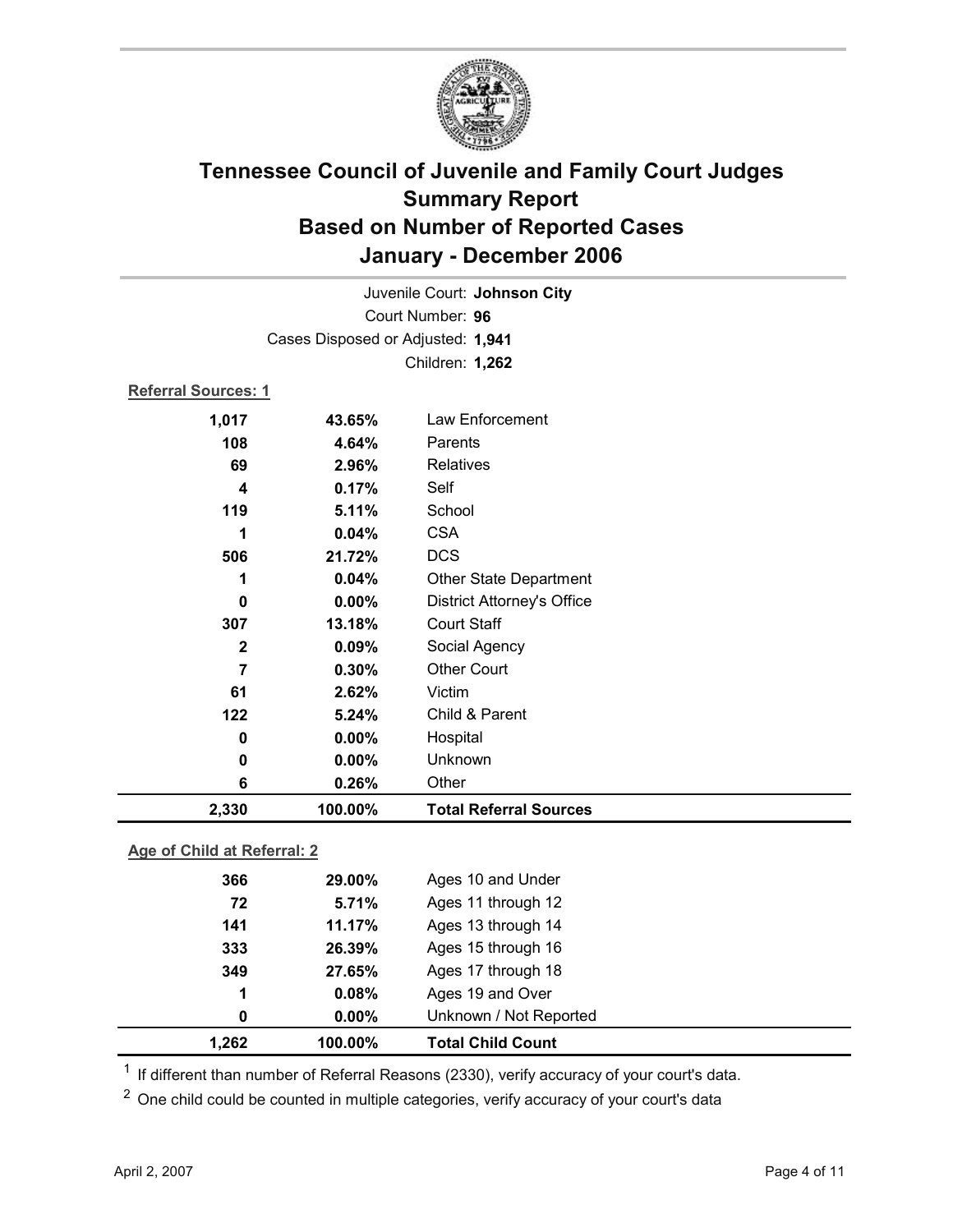

| Juvenile Court: Johnson City      |                                         |                          |  |  |
|-----------------------------------|-----------------------------------------|--------------------------|--|--|
|                                   | Court Number: 96                        |                          |  |  |
| Cases Disposed or Adjusted: 1,941 |                                         |                          |  |  |
|                                   |                                         | Children: 1,262          |  |  |
| Sex of Child: 1                   |                                         |                          |  |  |
| 712                               | 56.42%                                  | Male                     |  |  |
| 547                               | 43.34%                                  | Female                   |  |  |
| 3                                 | 0.24%                                   | Unknown                  |  |  |
| 1,262                             | 100.00%                                 | <b>Total Child Count</b> |  |  |
| Race of Child: 1                  |                                         |                          |  |  |
| 1,027                             | 81.38%                                  | White                    |  |  |
| 140                               | 11.09%                                  | African American         |  |  |
| $\mathbf 2$                       | 0.16%                                   | Native American          |  |  |
| $\overline{2}$                    | 0.16%                                   | Asian                    |  |  |
| 78                                | 6.18%                                   | Mixed                    |  |  |
| 13                                | 1.03%                                   | Unknown                  |  |  |
| 1,262                             | 100.00%                                 | <b>Total Child Count</b> |  |  |
| <b>Hispanic Origin: 1</b>         |                                         |                          |  |  |
|                                   |                                         |                          |  |  |
| 44                                | 3.49%                                   | Yes                      |  |  |
| 1,206<br>12                       | 95.56%                                  | <b>No</b><br>Unknown     |  |  |
|                                   | 0.95%                                   |                          |  |  |
| 1,262                             | 100.00%                                 | <b>Total Child Count</b> |  |  |
|                                   | <b>School Enrollment of Children: 1</b> |                          |  |  |
| 1,012                             | 80.19%                                  | Yes                      |  |  |
| 227                               | 17.99%                                  | No                       |  |  |
| 23                                | 1.82%                                   | Unknown                  |  |  |
| 1,262                             | 100.00%                                 | <b>Total Child Count</b> |  |  |

 $1$  One child could be counted in multiple categories, verify accuracy of your court's data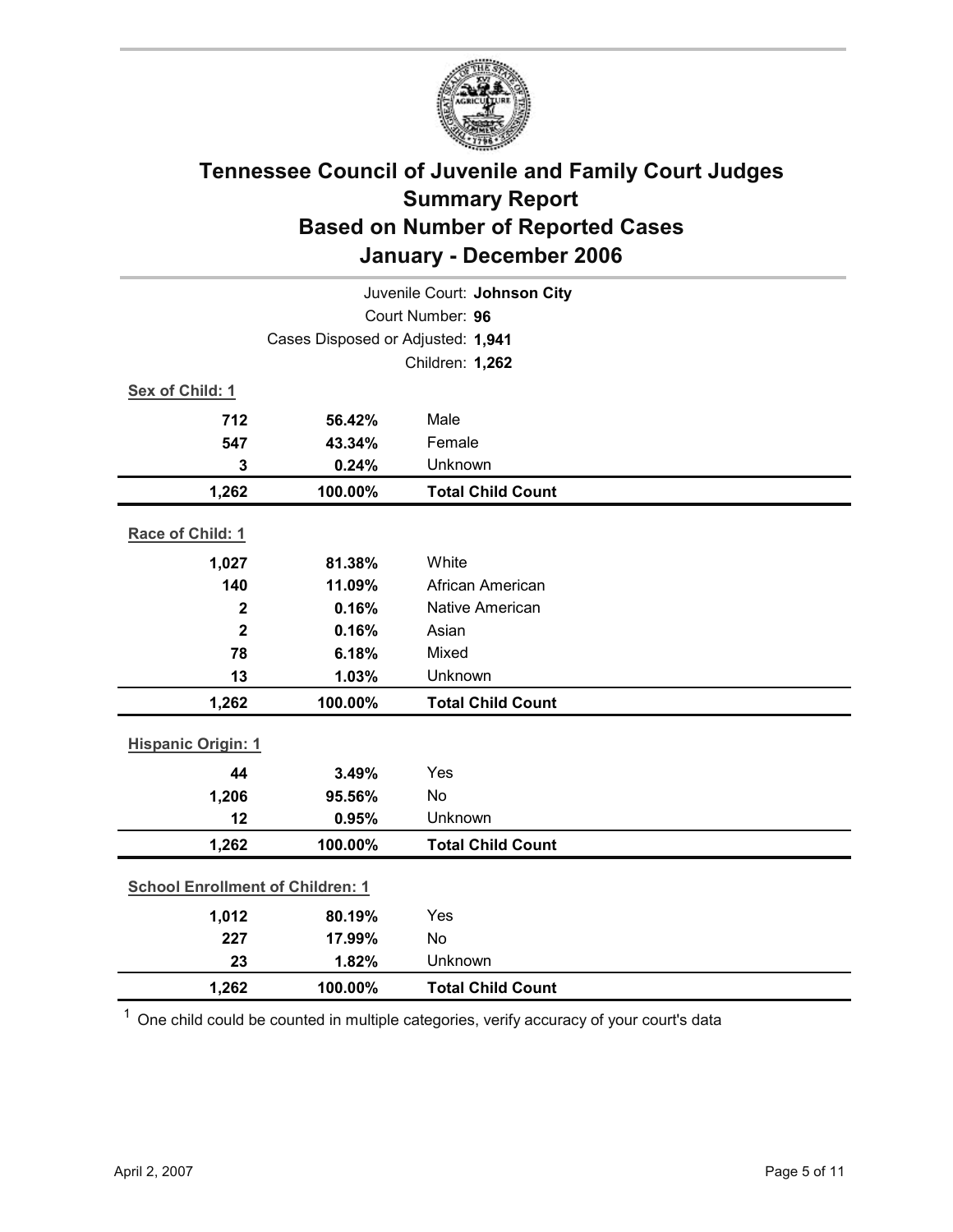

Court Number: **96** Juvenile Court: **Johnson City** Cases Disposed or Adjusted: **1,941** Children: **1,262**

**Living Arrangement of Child at Time of Referral: 1**

| 1,262 | 100.00% | <b>Total Child Count</b>     |  |
|-------|---------|------------------------------|--|
| 8     | 0.63%   | Other                        |  |
| 37    | 2.93%   | Unknown                      |  |
| 7     | 0.55%   | Independent                  |  |
| 1     | 0.08%   | In an Institution            |  |
| 5     | 0.40%   | In a Residential Center      |  |
| 12    | 0.95%   | In a Group Home              |  |
| 96    | 7.61%   | With Foster Family           |  |
| 6     | 0.48%   | <b>With Adoptive Parents</b> |  |
| 149   | 11.81%  | <b>With Relatives</b>        |  |
| 98    | 7.77%   | <b>With Father</b>           |  |
| 464   | 36.77%  | With Mother                  |  |
| 46    | 3.65%   | With Mother and Stepfather   |  |
| 11    | 0.87%   | With Father and Stepmother   |  |
| 322   | 25.52%  | With Both Biological Parents |  |
|       |         |                              |  |

#### **Type of Detention: 2**

| 1,941       | 100.00%  | <b>Total Detention Count</b> |  |
|-------------|----------|------------------------------|--|
| 0           | $0.00\%$ | Other                        |  |
| 1,930       | 99.43%   | Does Not Apply               |  |
| 0           | $0.00\%$ | <b>Unknown</b>               |  |
| 0           | $0.00\%$ | <b>Psychiatric Hospital</b>  |  |
| 0           | $0.00\%$ | Jail - No Separation         |  |
| $\mathbf 0$ | $0.00\%$ | Jail - Partial Separation    |  |
| 0           | $0.00\%$ | Jail - Complete Separation   |  |
| 11          | 0.57%    | Juvenile Detention Facility  |  |
| 0           | $0.00\%$ | Non-Secure Placement         |  |
|             |          |                              |  |

 $<sup>1</sup>$  One child could be counted in multiple categories, verify accuracy of your court's data</sup>

 $2$  If different than number of Cases (1941) verify accuracy of your court's data.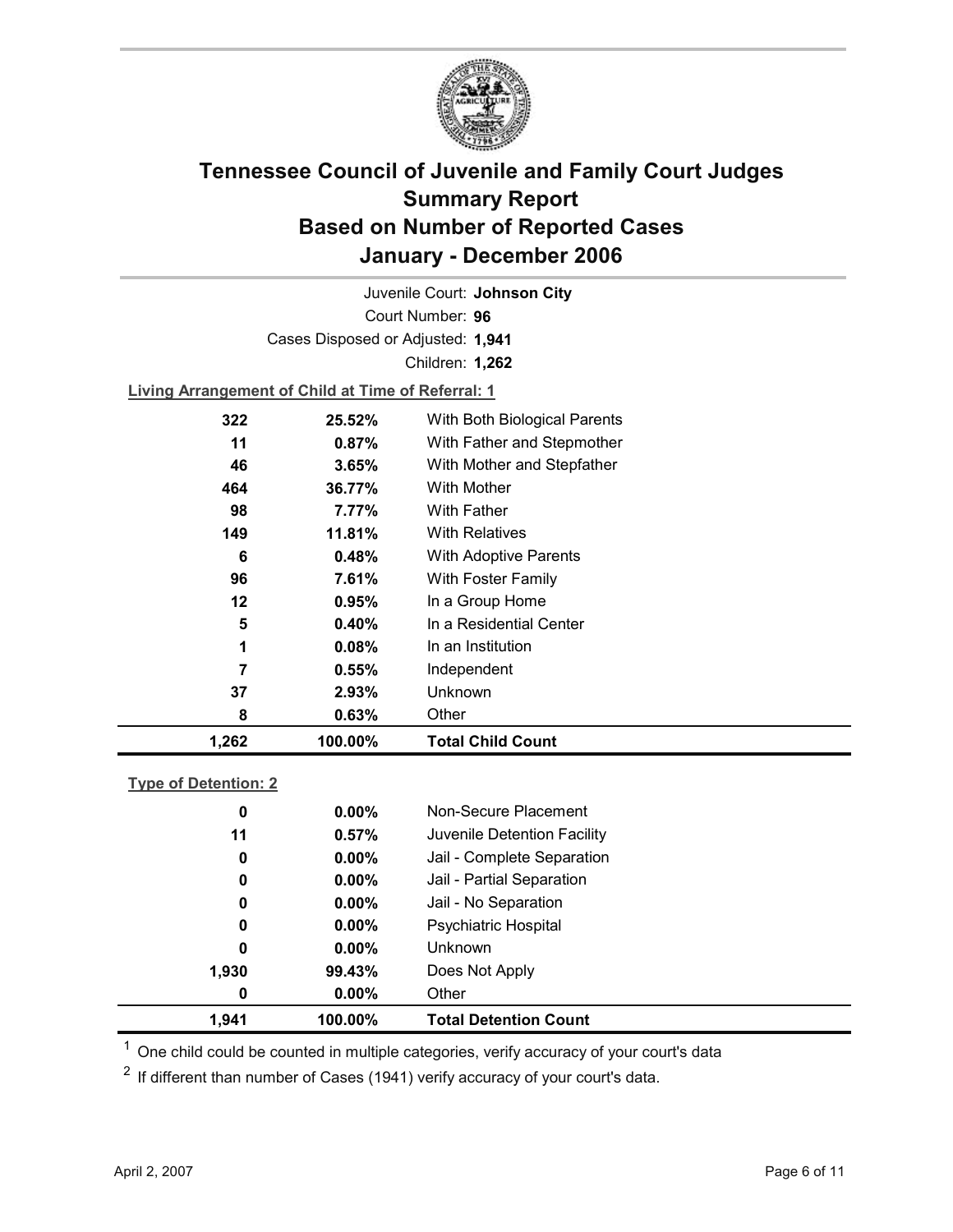

| Juvenile Court: Johnson City |                                                    |                                      |  |  |
|------------------------------|----------------------------------------------------|--------------------------------------|--|--|
| Court Number: 96             |                                                    |                                      |  |  |
|                              | Cases Disposed or Adjusted: 1,941                  |                                      |  |  |
|                              |                                                    | Children: 1,262                      |  |  |
|                              | <b>Placement After Secure Detention Hearing: 1</b> |                                      |  |  |
| 6                            | 0.31%                                              | Returned to Prior Living Arrangement |  |  |
| 0                            | 0.00%                                              | Juvenile Detention Facility          |  |  |
| 0                            | 0.00%                                              | Jail                                 |  |  |
| 1                            | 0.05%                                              | Shelter / Group Home                 |  |  |
| 0                            | 0.00%                                              | <b>Foster Family Home</b>            |  |  |
| 0                            | $0.00\%$                                           | Psychiatric Hospital                 |  |  |
| 0                            | $0.00\%$                                           | Unknown / Not Reported               |  |  |
| 1,929                        | 99.38%                                             | Does Not Apply                       |  |  |
| 5                            | 0.26%                                              | Other                                |  |  |
|                              |                                                    |                                      |  |  |
| 1,941                        | 100.00%                                            | <b>Total Placement Count</b>         |  |  |
|                              |                                                    |                                      |  |  |
| <b>Intake Actions: 2</b>     |                                                    |                                      |  |  |
| 1,008                        | 43.26%                                             | <b>Petition Filed</b>                |  |  |
| 135                          | 5.79%                                              | <b>Motion Filed</b>                  |  |  |
| 639                          | 27.42%                                             | <b>Citation Processed</b>            |  |  |
| 0                            | 0.00%                                              | Notification of Paternity Processed  |  |  |
| 464                          | 19.91%                                             | Scheduling of Judicial Review        |  |  |
| 9                            | 0.39%                                              | Scheduling of Administrative Review  |  |  |
| 73                           | 3.13%                                              | Scheduling of Foster Care Review     |  |  |
| 0                            | 0.00%                                              | Unknown                              |  |  |
| 0                            | $0.00\%$                                           | Does Not Apply                       |  |  |
| $\mathbf 2$<br>2,330         | 0.09%                                              | Other                                |  |  |

 $1$  If different than number of Cases (1941) verify accuracy of your court's data.

 $2$  If different than number of Referral Reasons (2330), verify accuracy of your court's data.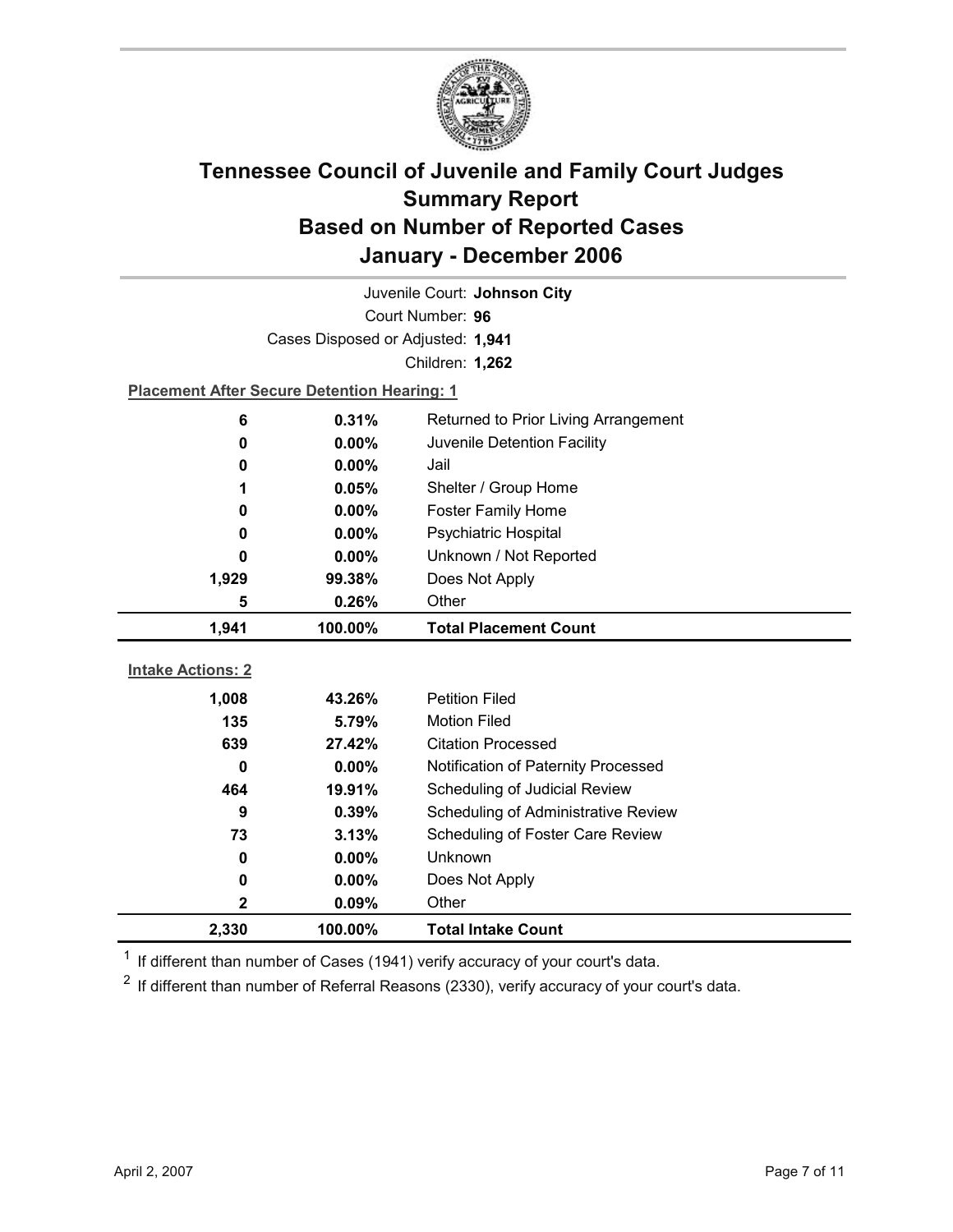

Court Number: **96** Juvenile Court: **Johnson City** Cases Disposed or Adjusted: **1,941** Children: **1,262**

#### **Last Grade Completed by Child: 1**

| 181                                     | 14.34%  | Too Young for School     |  |
|-----------------------------------------|---------|--------------------------|--|
| 30                                      | 2.38%   | Preschool                |  |
| 24                                      | 1.90%   | Kindergarten             |  |
| 15                                      | 1.19%   | 1st Grade                |  |
| 24                                      | 1.90%   | 2nd Grade                |  |
| 15                                      | 1.19%   | 3rd Grade                |  |
| 28                                      | 2.22%   | 4th Grade                |  |
| 44                                      | 3.49%   | 5th Grade                |  |
| 45                                      | 3.57%   | 6th Grade                |  |
| 55                                      | 4.36%   | 7th Grade                |  |
| 82                                      | 6.50%   | 8th Grade                |  |
| 129                                     | 10.22%  | 9th Grade                |  |
| 220                                     | 17.43%  | 10th Grade               |  |
| 196                                     | 15.53%  | 11th Grade               |  |
| 15                                      | 1.19%   | 12th Grade               |  |
| 1                                       | 0.08%   | Non-Graded Special Ed    |  |
| 10                                      | 0.79%   | <b>GED</b>               |  |
| 17                                      | 1.35%   | Graduated                |  |
| $\mathbf 0$                             | 0.00%   | Never Attended School    |  |
| 127                                     | 10.06%  | Unknown                  |  |
| 4                                       | 0.32%   | Other                    |  |
| 1,262                                   | 100.00% | <b>Total Child Count</b> |  |
| <b>Enrolled in Special Education: 1</b> |         |                          |  |
|                                         |         |                          |  |
| 98                                      | 7.77%   | Yes                      |  |
| 1,128                                   | 89.38%  | No                       |  |
| 36                                      | 2.85%   | Unknown                  |  |

 $1$  One child could be counted in multiple categories, verify accuracy of your court's data

**1,262 100.00% Total Child Count**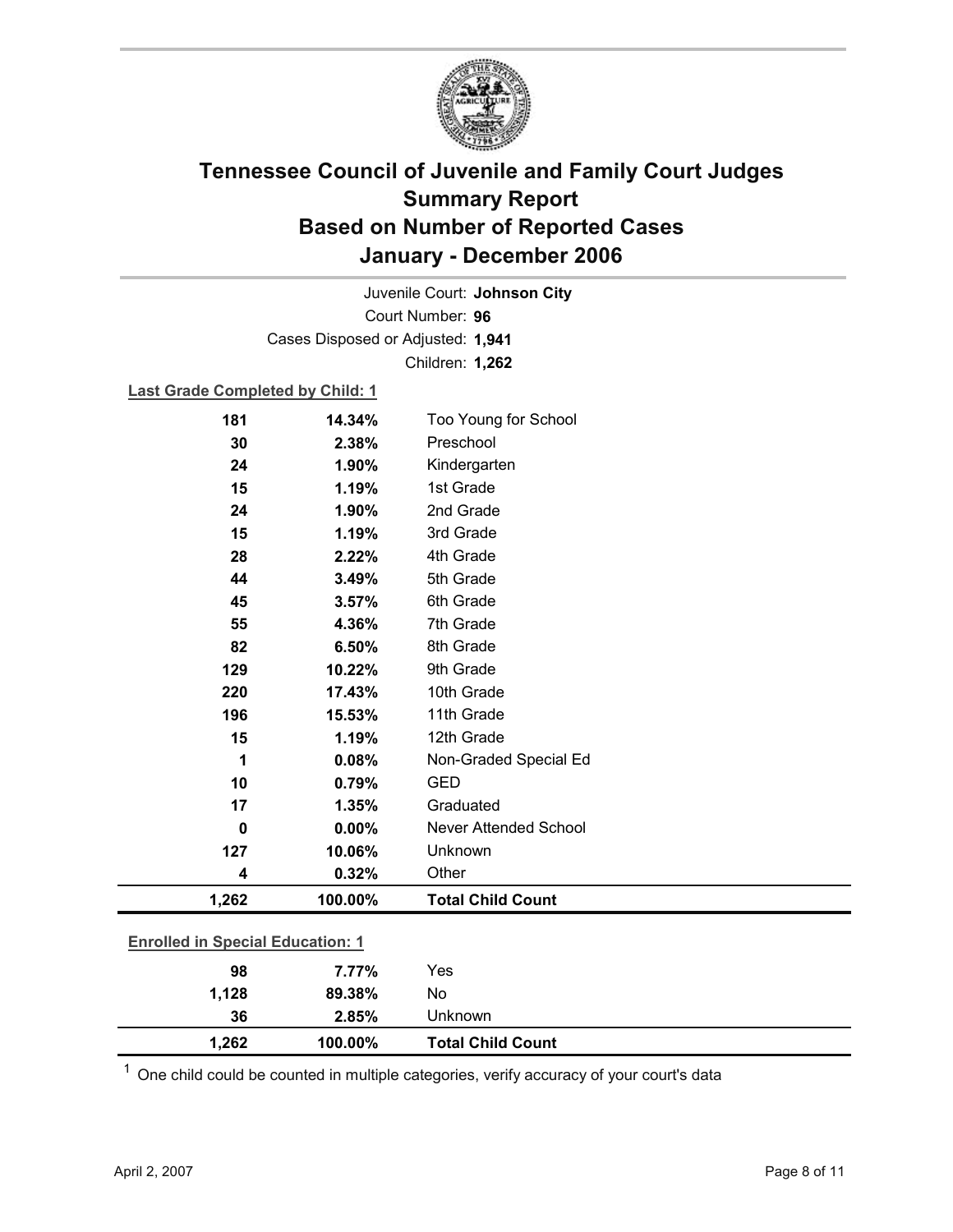

| Juvenile Court: Johnson City        |                 |                           |  |
|-------------------------------------|-----------------|---------------------------|--|
| Court Number: 96                    |                 |                           |  |
| Cases Disposed or Adjusted: 1,941   |                 |                           |  |
|                                     | Children: 1,262 |                           |  |
| <b>Action Executed By: 1</b>        |                 |                           |  |
| 2,304                               | 98.88%          | Judge                     |  |
| 0                                   | $0.00\%$        | Referee                   |  |
| 26                                  | 1.12%           | <b>YSO</b>                |  |
| 0                                   | $0.00\%$        | Other                     |  |
| 0                                   | $0.00\%$        | Unknown / Not Reported    |  |
| 2,330                               | 100.00%         | <b>Total Action Count</b> |  |
| <b>Formal / Informal Actions: 1</b> |                 |                           |  |
| 722                                 | $30.99\%$       | Dismissed                 |  |

| 2,330        | 100.00%        | <b>Total Action Count</b>                            |
|--------------|----------------|------------------------------------------------------|
| 0            | $0.00\%$       | Unknown / Not Reported                               |
| 110          | 4.72%          | Other                                                |
| 23           | 0.99%          | Case Held Open                                       |
| 226          | 9.70%          | <b>Review Concluded</b>                              |
| 517          | 22.19%         | Special Proceeding                                   |
| 1            | $0.04\%$       | Charges Cleared by Transfer to Adult Court           |
| 0            | $0.00\%$       | Transfer to Adult Court Hearing                      |
| 159          | 6.82%          | <b>Pretrial Diversion</b>                            |
| 36           | $1.55\%$       | Informal Adjustment                                  |
| 0            | $0.00\%$       | <b>Complaint Substantiated Mentally III</b>          |
| 0            | $0.00\%$       | <b>Complaint Substantiated Abused</b>                |
| 172          | 7.38%          | <b>Complaint Substantiated Dependent / Neglected</b> |
| 101          | 4.33%          | <b>Complaint Substantiated Status Offender</b>       |
| 261          | 11.20%         | <b>Complaint Substantiated Delinquent</b>            |
| $\mathbf{2}$ | $0.09\%$       | Retired / Nolle Prosequi                             |
| 144          | <b>JU.JJ</b> % | рынгээсч                                             |

 $1$  If different than number of Referral Reasons (2330), verify accuracy of your court's data.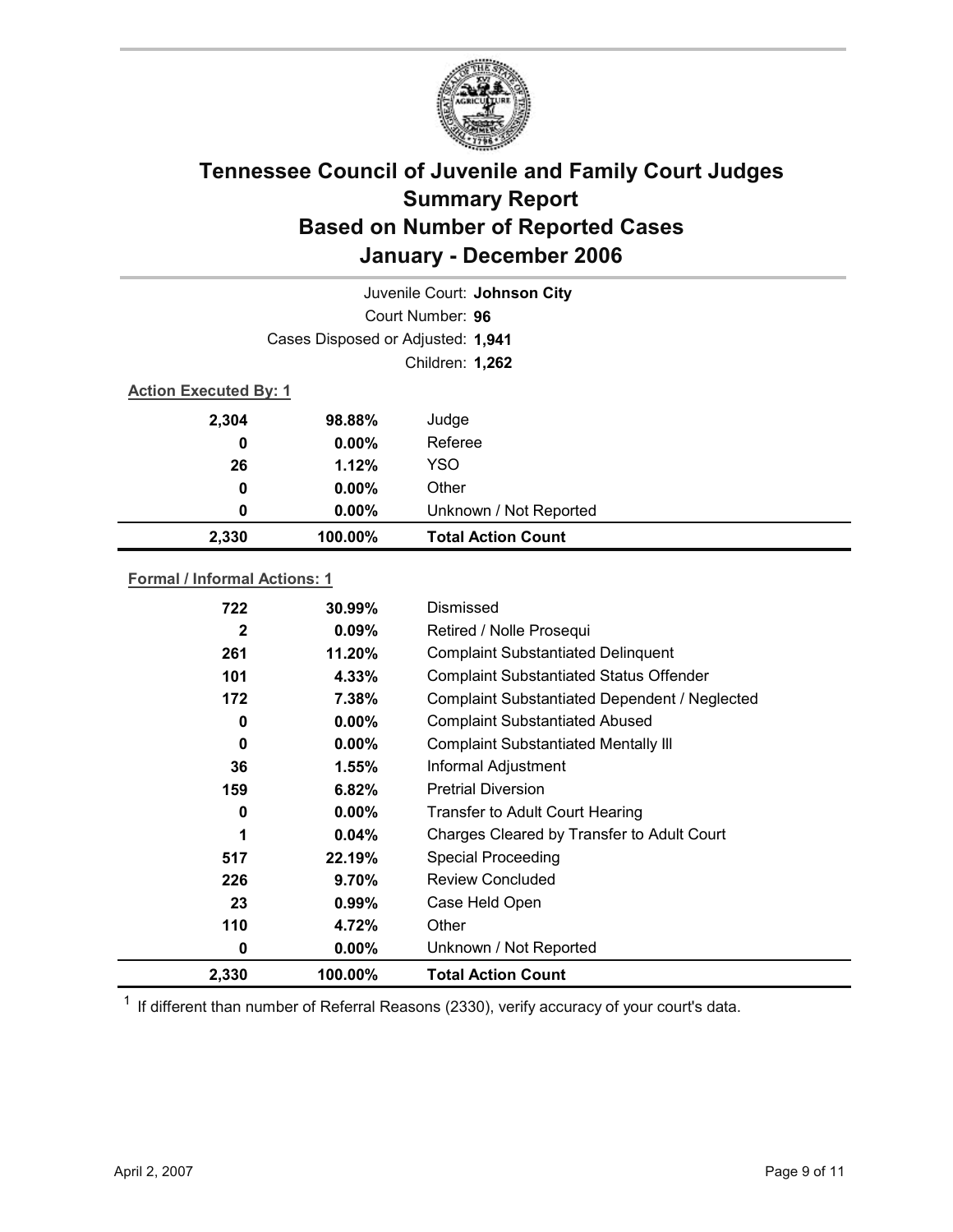

|                       |                                                       | Juvenile Court: Johnson City                         |  |
|-----------------------|-------------------------------------------------------|------------------------------------------------------|--|
| Court Number: 96      |                                                       |                                                      |  |
|                       | Cases Disposed or Adjusted: 1,941                     |                                                      |  |
|                       |                                                       | Children: 1,262                                      |  |
| <b>Case Outcomes:</b> | There can be multiple outcomes for one child or case. |                                                      |  |
| 240                   | 7.11%                                                 | Case Dismissed                                       |  |
| 31                    | 0.92%                                                 | Case Retired or Nolle Prosequi                       |  |
| 0                     | $0.00\%$                                              | Warned / Counseled                                   |  |
| 91                    | 2.69%                                                 | <b>Held Open For Review</b>                          |  |
| 259                   | 7.67%                                                 | Supervision / Probation to Juvenile Court            |  |
| 0                     | $0.00\%$                                              | <b>Probation to Parents</b>                          |  |
| 157                   | 4.65%                                                 | Referral to Another Entity for Supervision / Service |  |
| 35                    | 1.04%                                                 | Referred for Mental Health Counseling                |  |
| 76                    | 2.25%                                                 | Referred for Alcohol and Drug Counseling             |  |
| 0                     | 0.00%                                                 | <b>Referred to Alternative School</b>                |  |
| 0                     | $0.00\%$                                              | Referred to Private Child Agency                     |  |
| 255                   | 7.55%                                                 | Referred to Defensive Driving School                 |  |
| 0                     | $0.00\%$                                              | Referred to Alcohol Safety School                    |  |
| 0                     | $0.00\%$                                              | Referred to Juvenile Court Education-Based Program   |  |
| 16                    | 0.47%                                                 | Driver's License Held Informally                     |  |
| 0                     | $0.00\%$                                              | <b>Voluntary Placement with DMHMR</b>                |  |
| 0                     | $0.00\%$                                              | <b>Private Mental Health Placement</b>               |  |
| 0                     | $0.00\%$                                              | <b>Private MR Placement</b>                          |  |
| 0                     | $0.00\%$                                              | Placement with City/County Agency/Facility           |  |
| 2                     | 0.06%                                                 | Placement with Relative / Other Individual           |  |
| 64                    | 1.90%                                                 | Fine                                                 |  |
| 193                   | 5.72%                                                 | <b>Public Service</b>                                |  |
| 21                    | 0.62%                                                 | Restitution                                          |  |
| 0                     | $0.00\%$                                              | Runaway Returned                                     |  |
| 27                    | 0.80%                                                 | No Contact Order                                     |  |
| 0                     | 0.00%                                                 | Injunction Other than No Contact Order               |  |
| 1                     | 0.03%                                                 | <b>House Arrest</b>                                  |  |
| 187                   | 5.54%                                                 | <b>Court Defined Curfew</b>                          |  |
| 18                    | 0.53%                                                 | Dismissed from Informal Adjustment                   |  |
| 98                    | 2.90%                                                 | <b>Dismissed from Pretrial Diversion</b>             |  |
| 46                    | 1.36%                                                 | Released from Probation                              |  |
| 0                     | $0.00\%$                                              | <b>Transferred to Adult Court</b>                    |  |
| 0                     | 0.00%                                                 | <b>DMHMR Involuntary Commitment</b>                  |  |